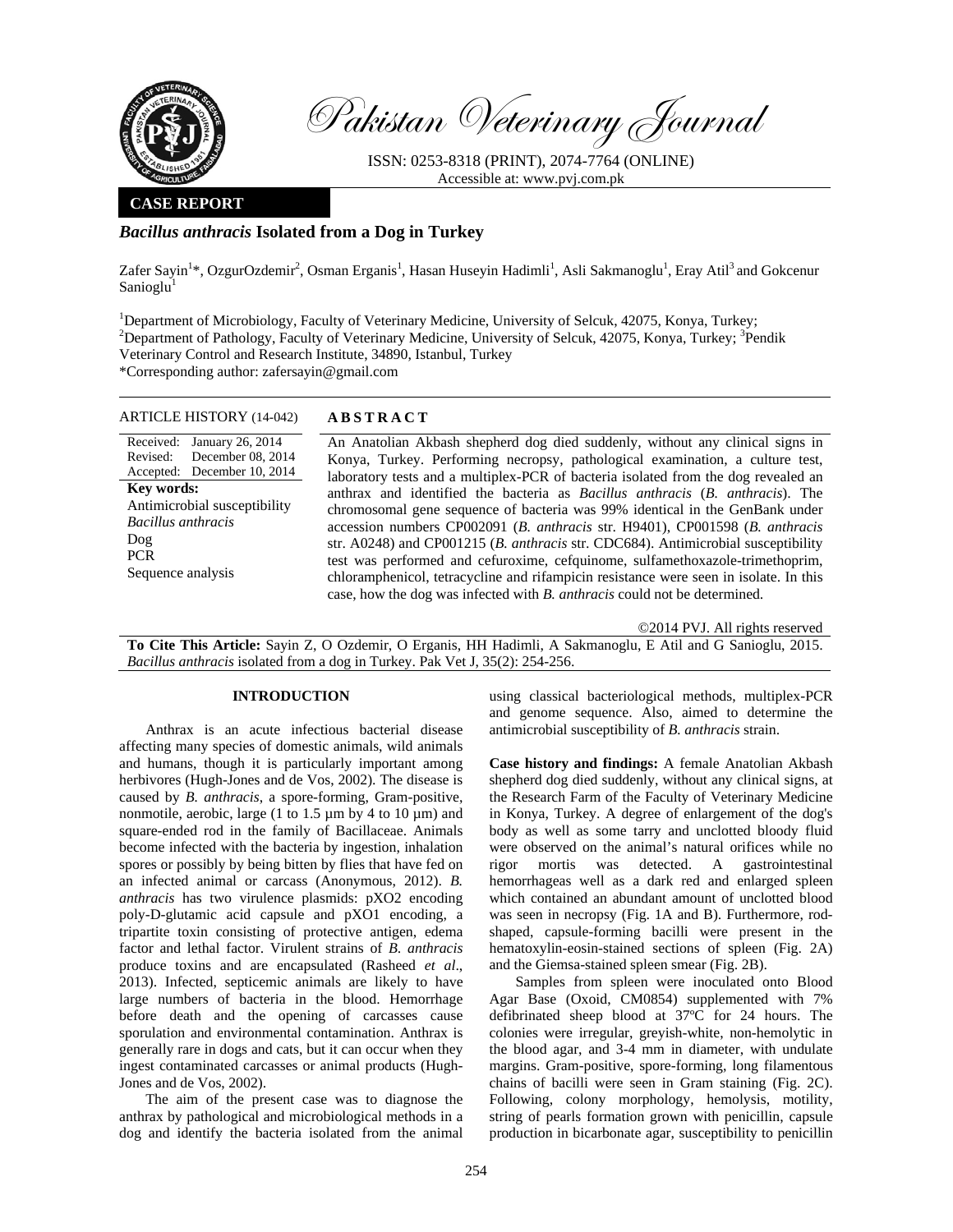

Fig. I: A) Gastro-intestinal hemorrhages and splenomegaly and B) bulging on the cut surface of the spleen and unclotted blood in dog affected from anthrax.



**Fig. 2:** Rod-shaped bacilli in spleen of anthrax affected dog. A) (H & E); X 400; B) Encapsulated bacilli (Giemsa) and C) Spore-forming bacilli (Gram);  $X$  1000.



**Fig. 3:** Agarose gel electrophoresis of multiplex-PCR products (M: 100 bp molecular size marker (Sigma, P1473), NK: Negative control (distilled water), BA: *Bacillus anthracis* isolated from dog.

G and animal test in mice were performed, according to Anonymous (2003)*.* The bacteriological characteristics of the *B. anthracis*-suspicious strain are given in Table1.

According to the pathological and bacteriological findings, this was a case of *B. anthracis* infection, and the bacteria isolated from the dog were identified as *B. anthracis* according to classical bacteriological methods. A multiplex-PCR assay was performed for the detection of pXO1 and pXO2 plasmids and, the chromosomal gene of *B. anthracis* by *lef*, *cap* and *Ba813* primer, respectively (Table 2). The multiplex-PCR was carried out in an Eppendorf thermocycler (Matercycler *gradient,* 5331 000.010, Germany) according to the protocol described by Fasanella *et al.* (2001). The multiplex-PCR analysis of the isolate gave positive bands at the 152 bp sequence by*Ba813* primer, 264 bp sequence by *cap* primer and 385 bp sequence by *lef* primer which specifically matched the chromosomal gene, the pXO2 virulence plasmid and the pXO1 virulence plasmid of *B. anthracis*, respectively (Fig. 3). The isolate was thus confirmed as *B. anthracis*.

For the gene sequences analysis of *B. anthracis* isolate, the 152 bp fragment of the chromosomal gene amplified by the *Ba813* primer and sequences of the amplified PCR products were determined with forward and reverse primers by using an ABI 3130 XL (USA) automated sequencer and a BigDye Terminator v3.1 cycle sequencing kit (Perkin-Elmer Applied Biosystems, Warrington, United Kingdom), according to the kit protocol. Basic Local Alignment Search Tool (BLAST) analysis was used to identify the DNA of the sequence data (www.ncbi.nlm.nih.gov/BLAST). The chromosomal gene sequence was 99% identical in the GenBank under accession numbers CP002091 (*B. anthracis* str. H9401), CP001598 (*B. anthracis* str. A0248) and CP001215 (*B. anthracis* str. CDC 684). According to the GenBank results, these isolates further confirm the bacteria as *B. anthracis.* 

Antimicrobial susceptibility testing of *B. anthracis* isolate was performed to the following antimicrobial agents using the disc diffusion method according to Anonymous (2008) recommendations (M31-A3): penicillin-G (10 U, Oxoid), amoxicillin (10 µg, Oxoid), ampicillin (10 µg, Oxoid), ampicillin-sulbactam (20 µg, Oxoid), amoxicillin-clavulanic acid (30 µg, Oxoid), cephalexin (30 µg, Oxoid), ceftiofur (30 µg, Oxoid), cefuroxime (30 µg, Oxoid), cefepime (30 µg, Oxoid), erythromycin (15 µg, Oxoid), azithromycin (15 µg, Oxoid), clarithromycin (15 µg, Oxoid), danofloxacin (5 µg, Bioanalyse, Turkey), enrofloxacin (5 µg, Oxoid), neomycin (30 µg, Oxoid), kanamycin (30 µg, Oxoid), streptomycin (25 µg, Oxoid), sulfamethoxazoletrimethoprim (25 µg, Oxoid), chloramphenicol (10 µg, Oxoid), tetracycline (10 µg, Oxoid), rifampicin (5 µg,